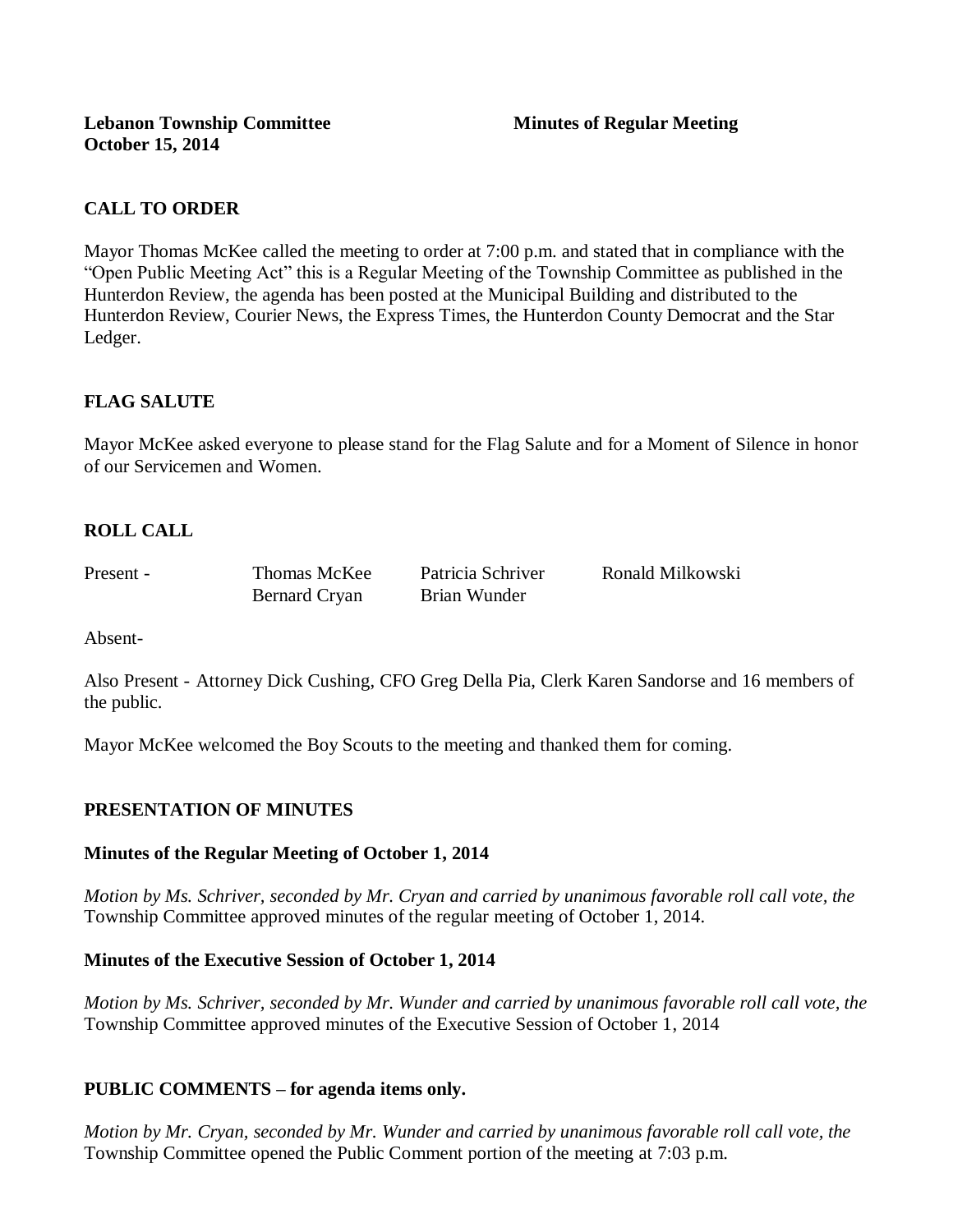LTCM 10/15/2014 Page 2 of 11

Mr. Anthony Casale asked about a letter received from Committeeman Brian Wunder and asked if it would be discussed during the public meeting so he could hear what it is about.

*Motion by Ms. Schriver, seconded by Mr. Cryan and carried by unanimous favorable roll call vote, the* Township Committee closed the Public Comment portion of the meeting 7:04.

### **ORDINANCES**

**Introduction**

### **Ordinance No. 2014-08 - Bond Ordinance**

*Motion by Ms. Schriver, seconded by Mr. Cryan and carried by unanimous favorable roll call vote, the* Township Committee approved Ordinance No. 2014-08 as entitled below.

> TOWNSHIP OF LEBANON COUNTY OF HUNTERDON STATE OF NEW JERSEY ORDINANCE NO. 2014-08

BOND ORDINANCE TO AMEND SECTIONS 4.A AND 10 OF THE BOND ORDINANCE (ORD. NO. 2008-07) ENTITLED: "BOND ORDINANCE TO AUTHORIZE THE MAKING OF VARIOUS PUBLIC IMPROVEMENTS AND THE ACQUISITION OF NEW ADDITIONAL OR REPLACEMENT EQUIPMENT AND MACHINERY, NEW INFORMATION TECHNOLOGY EQUIPMENT AND A NEW AUTOMOTIVE VEHICLE, INCLUDING ORIGINAL APPARATUS AND EQUIPMENT, IN, BY AND FOR THE TOWNSHIP OF LEBANON, IN THE COUNTY OF HUNTERDON, STATE OF NEW JERSEY, TO APPROPRIATE THE SUM OF \$346,500 TO PAY THE COST THEREOF, TO MAKE A DOWN PAYMENT, TO AUTHORIZE THE ISSUANCE OF BONDS TO FINANCE SUCH APPROPRIATION AND TO PROVIDE FOR THE ISSUANCE OF BOND ANTICIPATION NOTES IN ANTICIPATION OF THE ISSUANCE OF SUCH BONDS," ADOPTED SEPTEMBER 3, 2008.

Public Hearing to be held on November 5, 2014.

### **RESOLUTION**

### **Resolution No. 70-2014 - Fourth Quarter Taxes – Block 36 Lot 27**

*Motion by Mr. Cryan, seconded by Mr. Wunder and carried by unanimous favorable roll call vote, the* Township Committee approved Resolution No. 70-2014 as written below.

> TOWNSHIP OF LEBANON COUNTY OF HUNTERDON STATE OF NEW JERSEY RESOLUTION NO. 70-2014 RESOLUTION FOR FOURTH QUARTER 2014 TAXES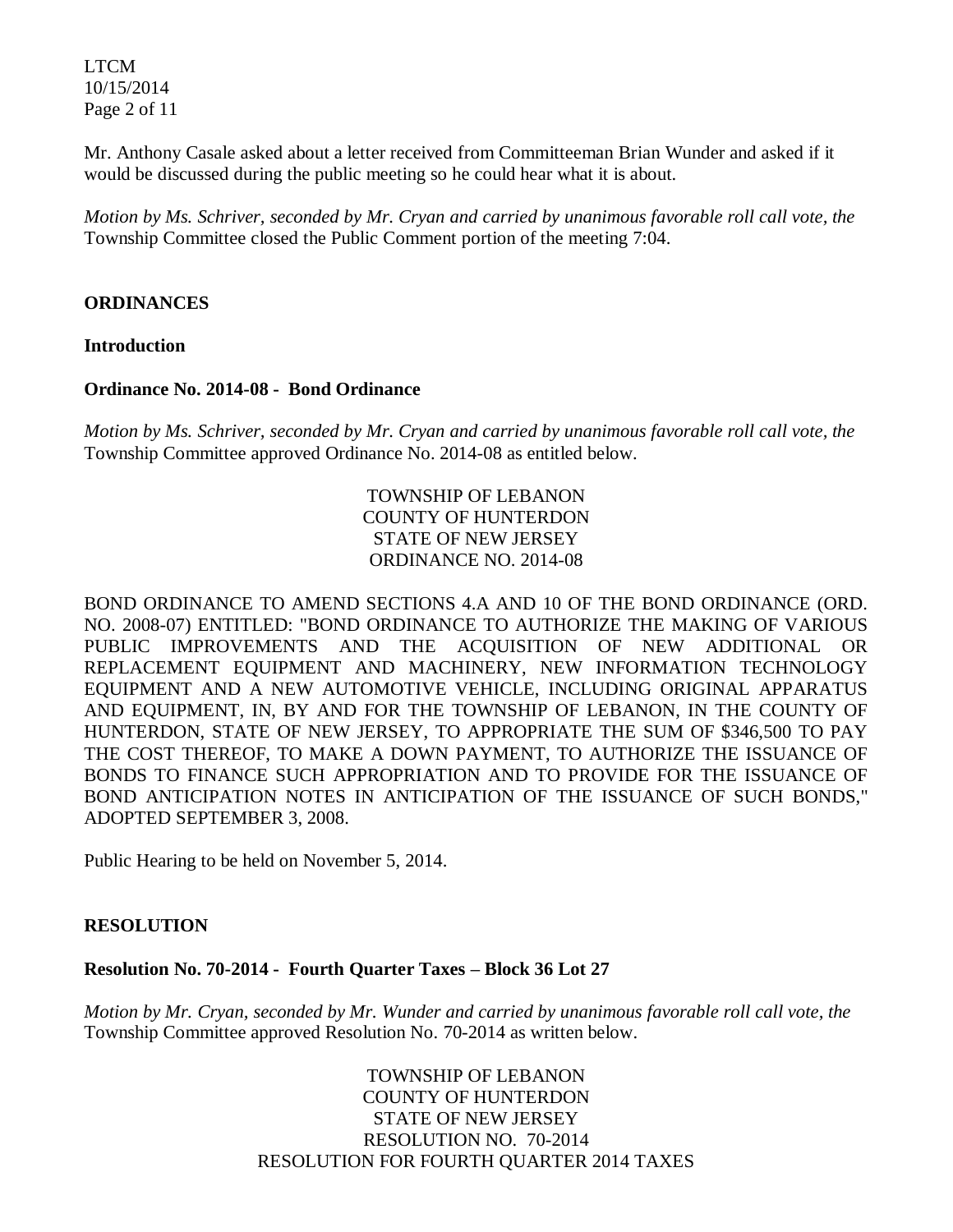LTCM 10/15/2014 Page 3 of 11

WHEREAS Diane Glass, owner of Block 36, lot 27, 332 Newport Road, Lebanon Township has donated this property to Lebanon Township, and

WHEREAS the amount of \$391.19 is due for fourth quarter 2014 taxes, and

WHEREAS it is the desire of the Township Committee to close on this property as soon as possible without incurring any further expense to Ms. Glass,

THEREFORE BE IT RESOLVED that the fourth quarter taxes for Block 36, lot 27 in the amount of \$391.19 be deemed uncollectible by reason of it being a Township owned property, and that the Tax Collector be relieved of her duty to collect this amount from Ms. Glass.

### **OLD BUSINESS**

## **Fire Department Request to Utilize Retired Police Patrol Vehicle – Dodge Durango #19-15**

Mr. Cryan stated that there seems to be an equal need for the use of the retired Dodge Durango #19-15 for the DPW and the Fire Department. Mr. Cryan would like a written description from each department outlining their intentions with the vehicle, such as, what the vehicle is going to be used for and who will be using it. Tabled to the next meeting.

### **Award Bid for Surplus Equipment**

A letter was received from the DPW Manager stating that bids for Surplus Equipment were opened at 10 am on October 10, 2014. There was one bid being received for the 2010 Ford Explorer which has a blown motor and was the only item advertised for the sale. The sealed bid was received from Warren Gabriel III for \$100.00 dollars.

Warren stated that due to the fact that Warren is his son he did not feel that it was appropriate for him to make a recommendation for the award as he typically would.

Mr. Milkowski stated that he does not see a problem in the DPW Manager's son bidding on the vehicle, however, he is concerned with the bid of \$100.00. Mr. Milkowski stated that there will be another surplus sale coming up and if the vehicles were put together he feels that there would be a better response. Mr. Milkowski thinks that the vehicle should be rebid as the scrap value is much more than \$100.00.

Mayor McKee asked the Clerk if the sale was advertised properly. The Clerk confirmed that it had been and that there was only one bid received.

*Motion by Ms. Schriver, seconded by Mr. Wunder and carried by unanimous favorable roll call vote, the* Township Committee approved Resolution No. AYES: Schriver, McKee, Wunder, Cryan NAYS: Milkowski

### **NEW BUSINESS**

## **Public Hearing - Comcast Renewal of Municipal Consent to Construct and Operate a Cable Television System**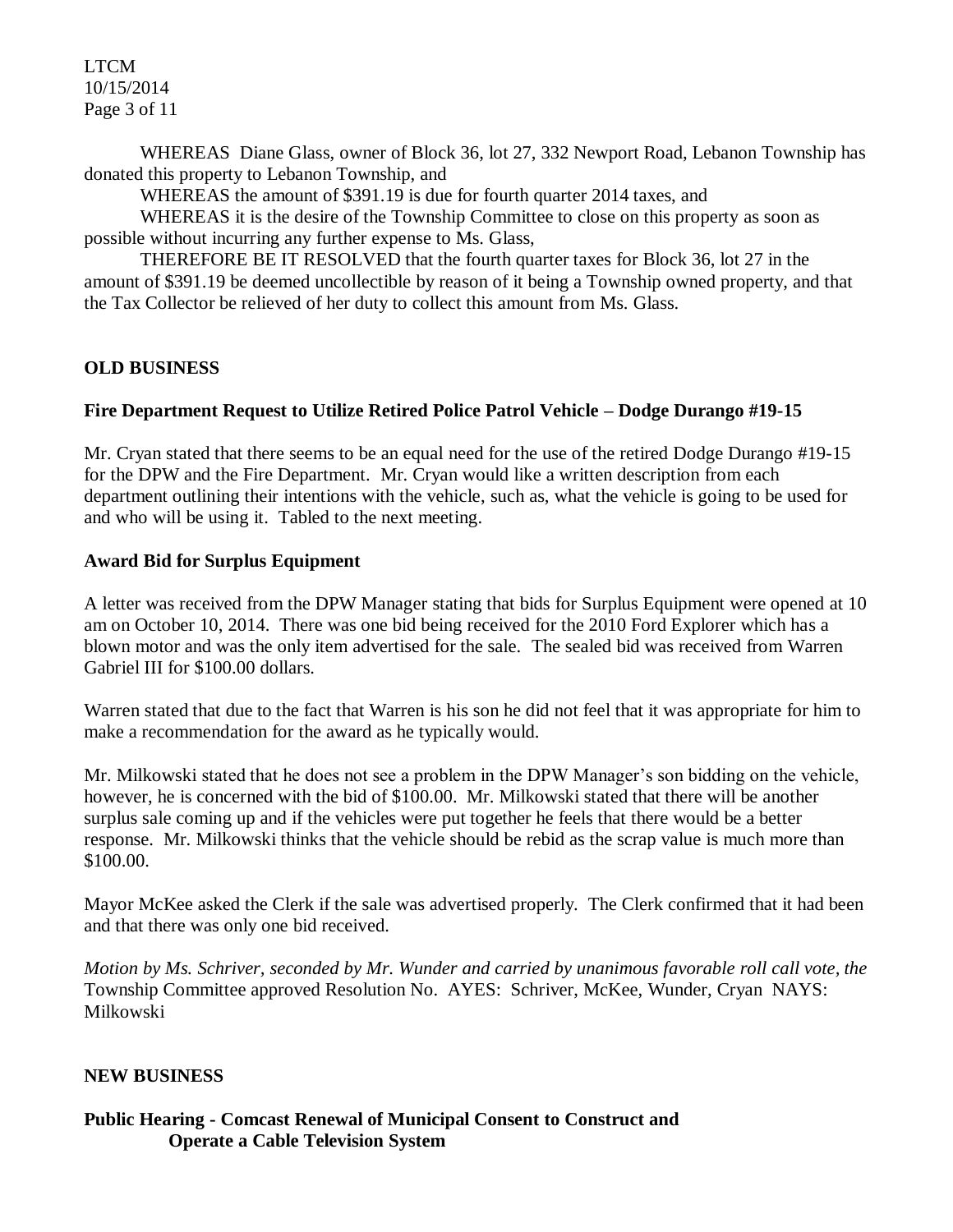LTCM 10/15/2014 Page 4 of 11

*Motion by Ms. Schriver, seconded by Mr. Cryan and carried by unanimous favorable roll call vote, the* Township Committee opened the Public Comment

Mr. Charles Smith, Comcast Senior Director of Government and Regulatory Affairs for Northern New Jersey was present.

Mr. Smith stated that Comcast is in the final stages of Cable Franchise renewal process which is governed by Federal and State statutes and regulations. Comcast began the renewal process on or about May 16, 2012 when it sent a letter to the Township stating their intention to seek renewal of their nonexclusive franchise under Section 626A of the Cable Communications Policy Acts of 1984 and 1996. Mr. Smith noted that this was followed by an optional ascertainment period during which the Township had the opportunity to evaluate Comcast's performance, consider community wishes and to provide a report. The report was due to be submitted by April 18, 2014, which is one year prior to the franchise expiration date of April 18, 2015. In following the State's timeline, Comcast filed an application of Renewal of Municipal Consent on or about July 15, 2014. The application is on file in the Clerk's office for public review.

Mr. Anthony Casale stated that he has a list from concerns from someone who was appointed to the Comcast sub-committee but was not able to attend this meeting.

- 1. Amplifier to be located closer to the municipal building.
- 2. Lower rates.
- 3. Slow service.
- 4. Enhancement of service.
- 5. Donation of equipment to Voorhees High School.
- 6. Remote areas not covered or poor service.

Mr. Smith stated that he is not sure about moving the amplifier closer to the municipal building. Comcast follows commercial power as it relies on it for restoration. Some equipment does have battery backup systems, however; if the commercial power should go out it affects Comcast's service. Comcast services are restored once the commercial power is restored. Mr. Smith stated that he will speak to the construction engineer to see where the power supplies are on their lines in the Township. There are booster power supplies that boost the signal and Mr. Smith will see if that would helpful in maintaining service at the municipal building during power problems.

Mr. Smith stated that rates are established by Comcast's corporate policy. They do offer discount to seniors and the disabled persons who are eligible through the State PAAD program. Otherwise the rates are the rates.

Mayor McKee asked about enhancement of service. Mr. Smith stated that if there is an issue with service going out often and their equipment is the cause of the issue, Comcast will attempt to maintain the system as adequately as possible. Mr. Smith stated that the system in Lebanon Township was upgraded to an all-digital system. The upgrade provided an enhancement to the quality of service, clarity of the picture and the number of channels.

Attorney Cushing stated that the Township has limited areas that they have input in but service is one them. Attorney Cushing suggested that if Lebanon Township could provide the specific issue of service,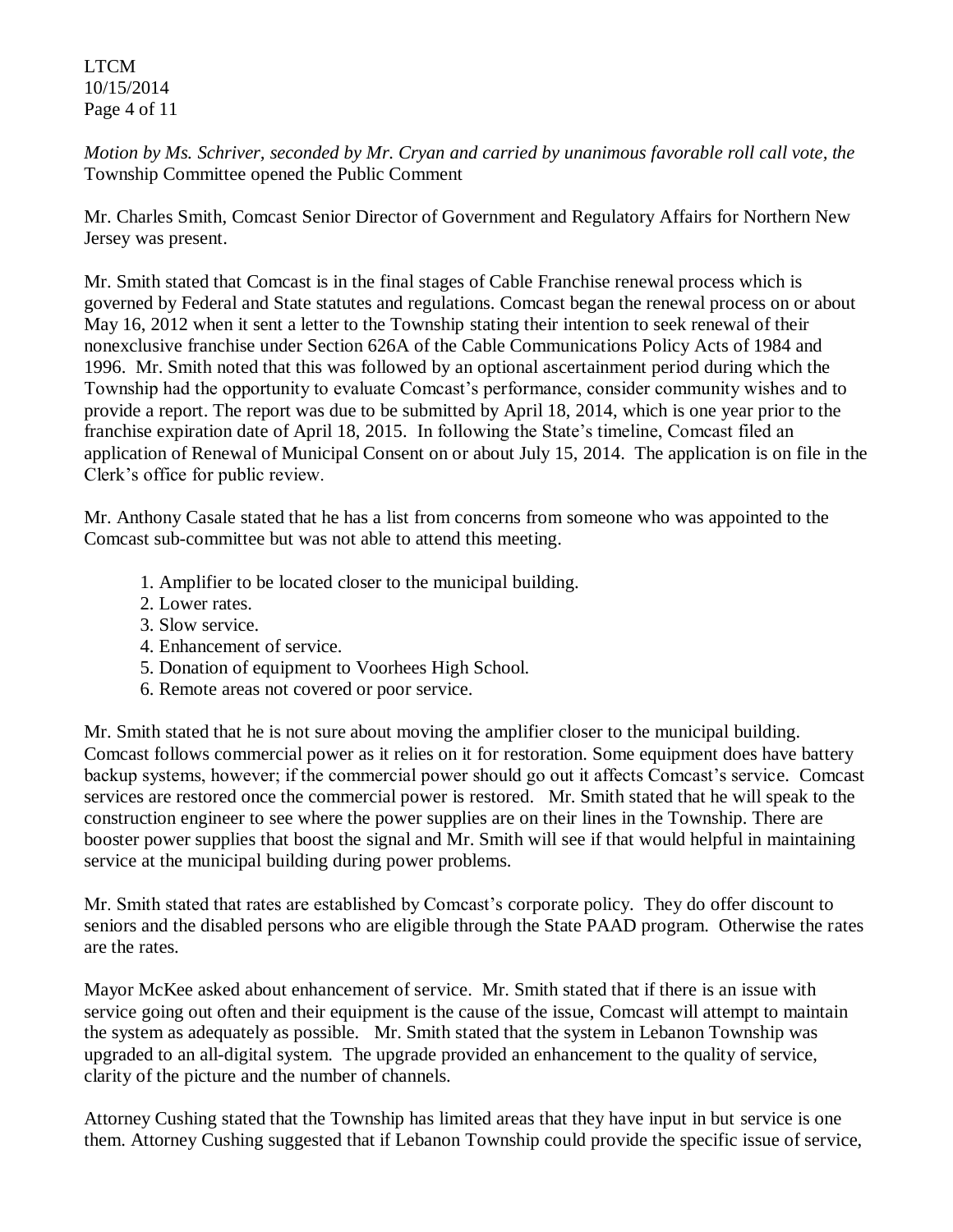LTCM 10/15/2014 Page 5 of 11

possibly Comcast could look into the concerns and make a determination. Mr. Casale will provide the list of concern on service for the Clerk to forward to Mr. Smith.

Mr. Cryan asked Mr. Smith for an escalation list. He would like the Clerk to have a list of the right people to call in case there is an issue that it not being resolved. Mr. Smith stated that if there were issues reported to the Township he would receive calls in that regard. He would then engage the technicians to address the problem. Mr. Smith is a point of contact for the municipality. The release of supervisor's and manager's phone numbers is not company policy. Attorney Cushing stated that an escalation list is something to be listed in the ordinance. This would be an instrument for those who are unsatisfied with the first level of customer service. They can then move up the ladder.

Mr. Smith stated that there are escalations that occur through the customer service process which can be discussed during the renewal procedure.

Mr. Smith stated that regarding donations of production equipment to Voorhees High School; Comcast is not a television production business and they do not have production equipment to donate. There are technology grants that may be utilized and can be discussed during the renewal process.

Mr. Smith stated that if there are areas of Township that are not currently serviced, a plan extension is subject to negotiations during the renewal process.

Mr. Cryan asked if Comcast has any programs which may assist the Township's emergency services. Mr. Smith stated that Comcast provides courtesy video services to schools and libraries. They also provide courtesy internet service to schools and libraries. They do not however provide courtesy service to municipal facilities or emergency management facilities.

Mr. Cryan asked what about wifi hotspots. Mr. Smith stated that wifi is something that can be discussed but would not a part of the franchise agreement.

Mr. Milkowski asked Mr. Smith if there a chance for courtesy service to the fire or DPW departments. Mr. Smith stated that they do not provide courtesy service. Attorney Cushing stated that this was done in other towns.

Mr. Smith stated that the digital service conversion is 100% complete in Lebanon Twp.

Mr. Smith stated that under the current ordinance the ratio for homes per mile is 35 which determine the extension of service. Attorney Cushing asked if Comcast would be willing to consider a more favorable ratio per mile? Mr. Smith stated that this could be discussed during the renewal process.

Attorney Cushing stated that the 2008 East Amwell ordinance provides for cable television on one outlet to their schools at no cost public or private provided that the school is within 200 ft of the nearest active cable distribution plant. Each additional outlet installed in the school shall be paid for materials plus labor by the school requesting the service. Monthly service charges will be waived on all additional outlets. The ordinance also provides for total preferred cable television service, at no cost, on one outlet, to each police, fire, emergency management facility and public library in the municipality. Mr. Smith stated that this is video service, not internet, which Comcast would provide.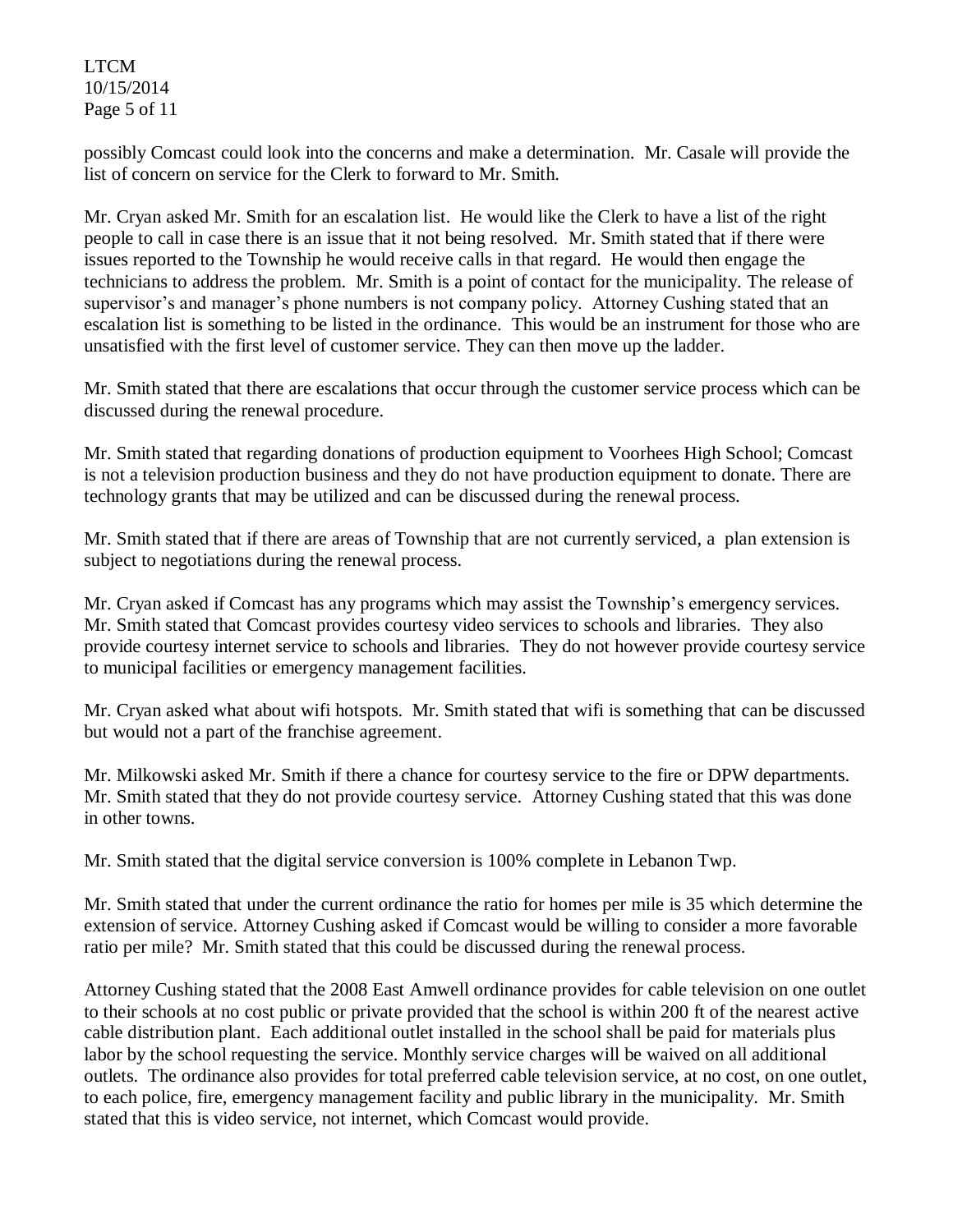LTCM 10/15/2014 Page 6 of 11

Ms. Schriver stated her concerns with Comcast's rate increases. Ms. Schriver asked if Lebanon Township pays more as if is a rural area. Mr. Smith stated that the rates are consistent in the service area.

Mr. Cryan feels that those who do not have Triple Play get punished as it costs much more for one service as opposed to all three. Mr. Smith stated that marketing bundles packages at promotional rates to encourage their customers to utilize all of their services.

Attorney Cushing stated that sometimes the cable company wants a longer franchise agreement and asked Mr. Smith if Comcast still ties in the amount of the grant with the length of the contract. Mr. Smith stated that negotiations are not conducted in open session, however; Comcast's objective is to secure a longer contract so if there are incentives to encourage thats when it may be negotiated.

Ms. Barbara O'Rourke stated that she did call Comcast when her contract was renewed and inquired on senior discounts. Ms. O'Rourke was informed that if you are below the poverty level or disabled they will provide a discount. Attorney Cushing informed Ms. O'Rourke that he does not believe that the Township has the authority to negotiate rates.

Ms. Schriver asked Mr. Smith if he has a map of those not being serviced in Lebanon Township. Mr. Smith stated that they have a map of the service area which was provided to the Township with their application.

Mr. Marc Laul stated that there are many modem boxes that are at the end of their life. A serviceman came to his house and stated that everything was fine. The service still did not work. After a few different calls to Comcast it was stated that Mr. Laul had an "end of life" modem and it needed to be replace. Everything then worked. Mr. Laul requested that a notification be provided to the customer when items are in need of replacement.

Mr. Smith stated that he will discuss with engineering any possible solutions for sustaining service in the municipal building in the event of a local power outage.

*Motion by Ms. Schriver, seconded by Mr. Wunder and carried by unanimous favorable roll call vote, the* Township Committee closed the public hearing.

Attorney Cushing stated that there is a time period provided for the Township to prepare an ordinance. Comcast can submit a draft of the ordinance to the Township and in turn the Township will review for their input. Mr. Smith stated that he would gladly prepare a draft ordinance and requested that a meeting be scheduled to discuss it.

# **Soil Log Witness**

Mr. Milkowski stated that the appointed Perc Witness, Howard Symonds, passed away and since then the alternate, Engineer Jess Symonds has been providing the service. Mr. Milkowski feels that it is time to appoint a witness who is not associated with an engineering company.

*Motion by Mr. Milkowski, seconded by Ms. Schriver and carried by unanimous favorable roll call vote,*  the Township Committee elected to advertise for the Perc Witness position.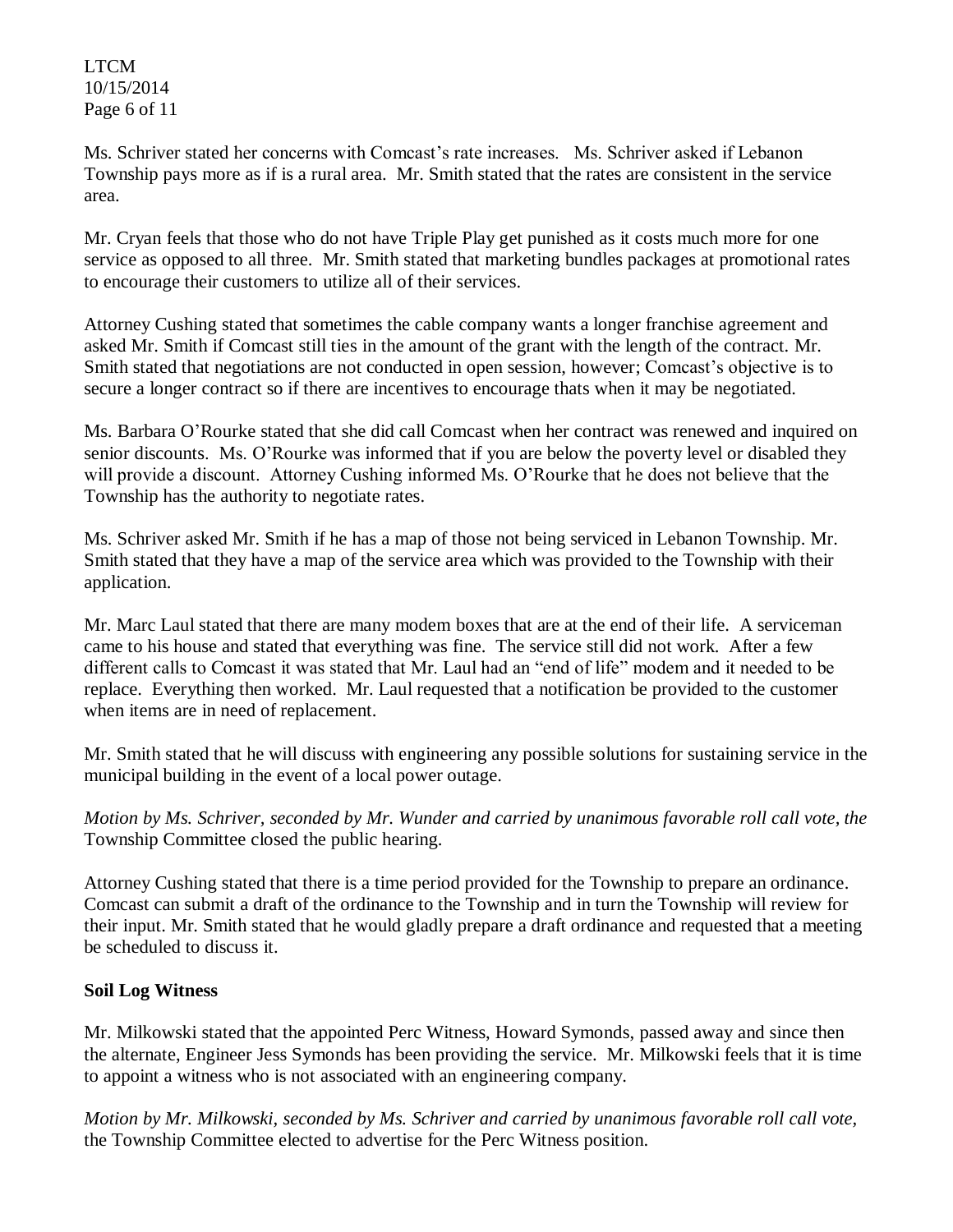LTCM 10/15/2014 Page 7 of 11

### **Approval of Best Practices Worksheet**

The Best Practice Worksheet was prepared by CFO Greg DellaPia. Mr. Milkowski stated that he had some concerns with the answers on the worksheet and spoke to the CFO about them. Mr. Milkowski noted that the concerns were related to finance committee meetings, a surplus policy and managerial overtime. Mr. Cryan stated concerns with the question of employees approving their own overtime and questioned what encompasses the aggregate of 2% on contracts that expired after 01/01/2011. Employees time records, health benefits and workers compensation were also discussed.

Mr. Cryan stated his disapproval with the responses relative to the aggregate of 2% on contracts, worker's compensation and question #39.

The Committee agreed to send the Best Practices Worksheet to the state with adjustments.

## **Committeeman Brian Wunder Correspondence**

Mr. Wunder sent a letter to the Township Committee stating issues he has with ethics in the Township. The letter was also distributed to all standing committees and employees, at Mr. Wunder' request. Mr. Wunder stated that the letter points out concerns that he and others have. Mr. Wunder stated that he would like the Committee to agree that the issues deserve their attention. Mr. Wunder hopes that the Township can adopt their own ethics rules for all of the committees in the Township to follow. Mr. Wunder suggested holding an ethics class in the Township where all officials receive the same information. It would be in the best interest of the public for all to be on the same page. Mr. Wunder also suggested having a joint meeting with the other Board Chairmen.

Mr. Cryan stated that he is disappointed in the letter as he feels it is a personal agenda. Mr. Cryan defended his attendance at the Glen Gardner meeting where the quarry matter was being discussed. Mr. Cryan attended the meeting at the request of the Mayor to observe the presentation that was being made. Mr. Cryan attended the meeting with the Mayor and when they arrived Mr. Milkowski was present. Mr. Cryan stated that Mr. Wunder also discussed the Republican Party in his letter and he feels that it is a private organization that has no connection with the Township Committee. Mr. Cryan questioned how ethical it was for Mr. Wunder to be texting a question to an individual, during executive session, regarding the subject that the Committee was discussing. Mr. Wunder denied the claim.

Mr. Milkowski stated that he has recused himself from all discussion relative to the quarry. He did not participate in any discussion or vote because he buys materials from the quarry. Mr. Milkowski asked if Mr. Wunder purchases material from the quarry and questioned why Mr. Wunder did not recuse himself also.

Mayor McKee stated that he and Mr. Cryan were asked by the Planning Board Chairman to attend the Glen Gardner meeting. Mayor McKee asked Mr. Cryan to join him and he did. A few Township Planning Board members were present and Mr. Ron Milkowski. Mayor McKee and Mr. Cryan said their hellos and took their seats. Mayor McKee informed all that ethically this should be avoided if at all possible. It could be perceived by the public that it was an error. Mayor McKee stated that there is a chance in society that this can occur. There was no discussion at all. Mayor McKee stated that he does agree with some points made by Mr. Wunder, however, he does not believe that the meeting in Glen Gardner was illegal.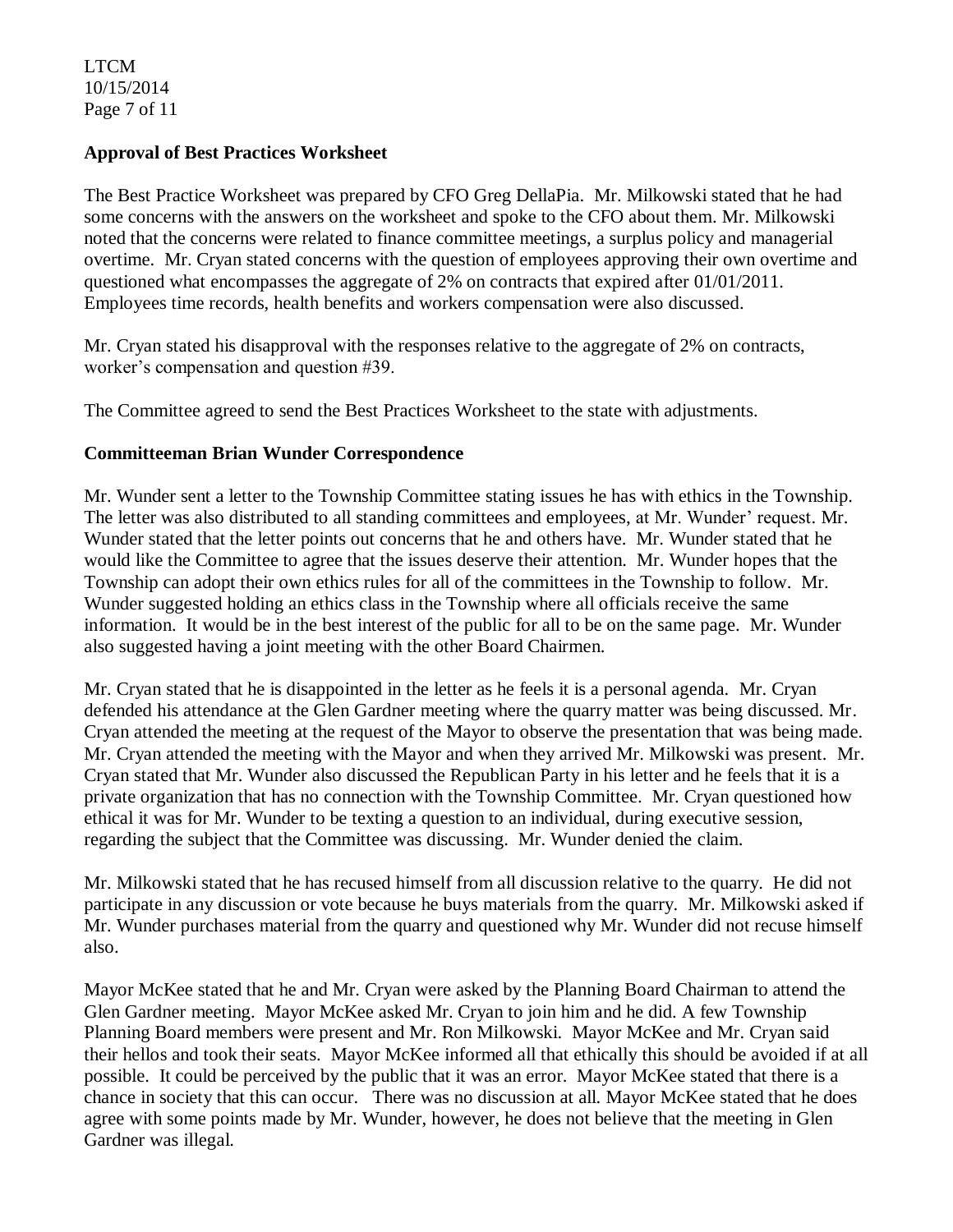LTCM 10/15/2014 Page 8 of 11

Mayor McKee stated that Mr. Wunder wants a statement from the Township Committee relative to ethics but there is a statement by the Local Finance Board who has the jurisdiction of the Township in ethical compliance. Mayor McKee read the Local Government Ethics Laws aloud.

Mayor McKee stated that the Lebanon Township Regular Republican County Committee should not have been mentioned in the letter. If there was an issue with how the slogan line was attained by a candidate it would have been appropriate for Mr. Wunder to call a meeting with the County Committee to discuss the matter. Mayor McKee stated that in his opinion the issue could have been stricken from the letter.

Mayor McKee stated that because there was no discussion at the Glen Gardner meeting he does not feel that it was a Township meeting. In the future, if two Committee members are asked to attend a meeting, it will be noticed in the newspaper as a precaution.

Ms. Schriver stated that she feels that writing the letter was fine, however, it should have been sent to the Township Committee only. It caused a lot of confusion for the others who received the letter and it may have been interpreted the wrong way. Ms. Schriver stated that the issue with the County Committee should have been discussed with the County Committee.

Mayor McKee stated that the letter was written on personal paper and he has an issue with it being mailed in Lebanon Township envelopes with Lebanon Township stamps. Mayor McKee questioned how this happened. Mr. Wunder stated that he emailed the letter.

## **PRESENTATION OF VOUCHERS**

Committee Members provided a description of vouchers exceeding \$1000.00.

*Motion by Ms. Schriver, seconded by Mr. Wunder and carried by unanimous favorable roll call vote, the* Township Committee approved the October 15, 2014 bill list in amount of \$ 2,431,296.02.

## **CORRESPONDENCE**

Tax Collector's Report for the Month of September 2014 JoAnn Fascenelli Memo – Report of Electronics Collection and Paper Shredding Events

## **PUBLIC COMMENTS**

*Motion by Ms. Schriver, seconded by Mr. Cryan and carried by unanimous favorable roll call vote, the* Township Committee opened the Public Comment portion of the meeting at 9:07 p.m.

Ms. Laurie Hoffman informed the Committee that the Freeholders denied the Historic Grant application for the bathroom at the museum. Ms. Hoffman asked for Committee to look into why.

Ms. Hoffman stated that when she was running for Republican County Committee she spoke to County Clerk Mary Melfi and was informed that the Township Committee members can meet as County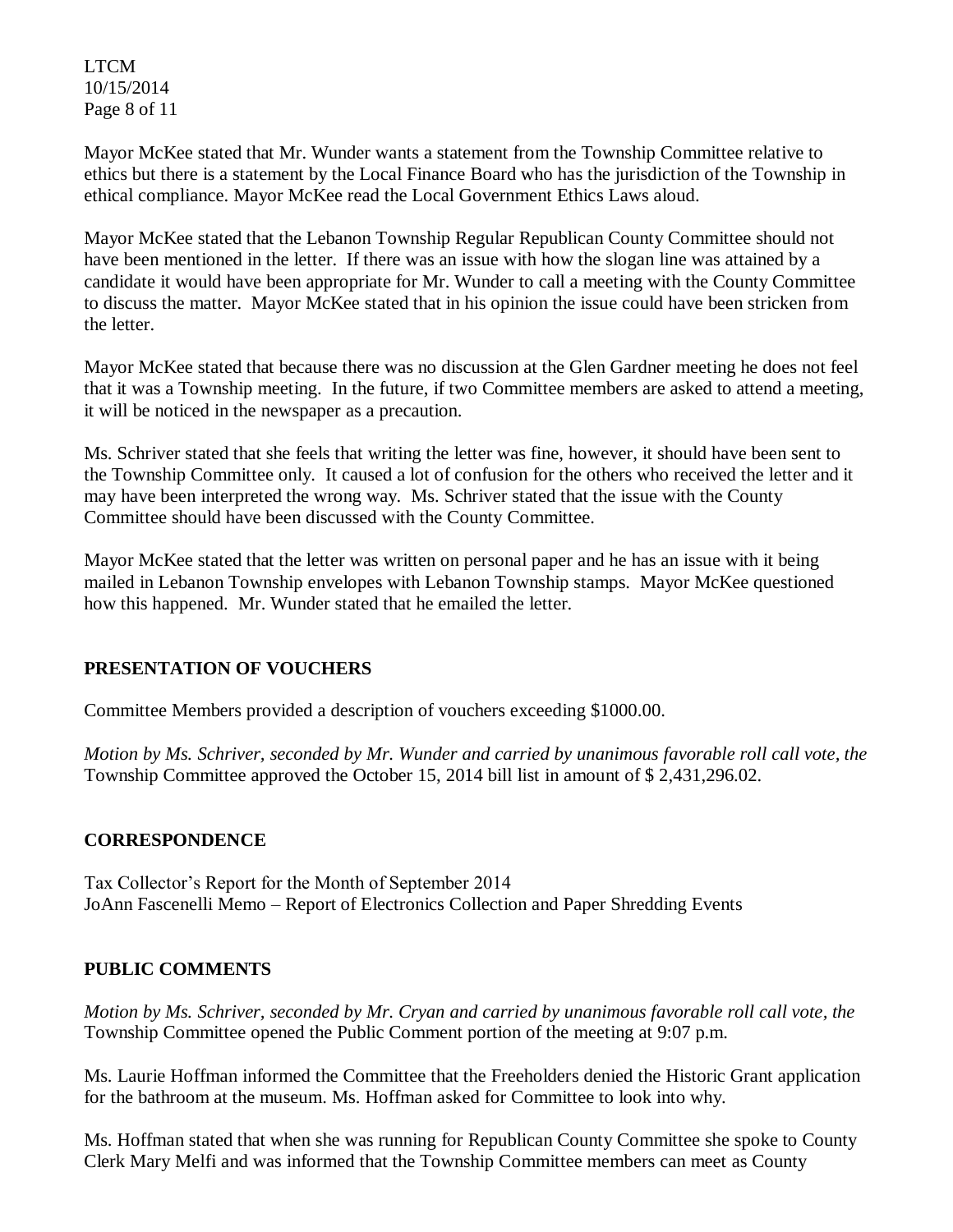LTCM 10/15/2014 Page 9 of 11

Committee members as long as they do not discuss township business. Ms. Hoffman told Mr. Wunder that she feels that instead of trying to build up the Township he is bringing it down.

Ms. Hoffman asked if the Township employees are going to get 100% when injured on the job.

Ms. Hoffman asked what the requirements are for the soil log witness. Mr. Milkowski stated that the requirements will be determined.

Mr. Anthony Casale commended the Committee on the dialog they had during the public hearing for the Comcast franchise renewal.

Mr. Casale stated that he appreciates that the Committee requested proposals from both parties who are requesting the use of the Durango prior to making a decision on where the best place is.

Mr. Casale stated that he gave information and back up documentation to Attorney Cushing and the Township Committee on the Co-locator Agreement. Attorney Cushing will follow up on the matter. Mr. Casale stated that when looking at the information, he remembered that Verizon owes the Township money for the fuel for the generator.

Mr. Casale informed the Committee that he has attended many meetings in the Township and has seen people, who sit on Committees that do not know what Robert Rules are. Mr. Casale stated that he feels that Mr. Wunder was trying to educate and inform everyone so that they are on the same page and he agrees with that. Mr. Casale stated that with regard to Mr. Wunder sending him a text during the executive session; Mr. Casale was unable to make the meeting that night and he sent a text to Mr. Wunder before the meeting. The Committee had asked for Mr. Casale to put something in writing and he texted it to Mr. Wunder because that was the only Committee contact he had in his phone. There was no texting going on during the meeting, which would be unethical. Mr. Wunder was just reading what he received prior to the meeting. Mr. Casale stated that perception is important.

*Motion by Mr. Milkowski, seconded by Mr. Wunder and carried by unanimous favorable roll call vote,* the Township Committee closed the public comment portion of the meeting at 9:19 p.m.

## **Resolution No. 71 -2014 –Executive Session**

*Motion by Ms. Schriver, seconded by Mr. Wunder and carried by unanimous favorable roll call vote,* the Township Committee approved Resolution No. 71-2014 and convened in executive session at 9:20 p.m.

## TOWNSHIP OF LEBANON COUNTY OF HUNTERDON STATE OF NEW JERSEY RESOLUTION NO. 71-2014 RESOLUTION AUTHORIZING EXECUTIVE SESSION

WHEREAS, the Open Public Meetings Act; *N.J.S.A.* 10:4-6 *et seq*., declares it to be the public policy of the State to insure the right of citizens to have adequate advance notice of and the right to attend meetings of public bodies at which business affecting the public is discussed or acted upon; and

WHEREAS, the Open Public Meetings Act also recognizes exceptions to the right of the public to attend portions of such meetings; and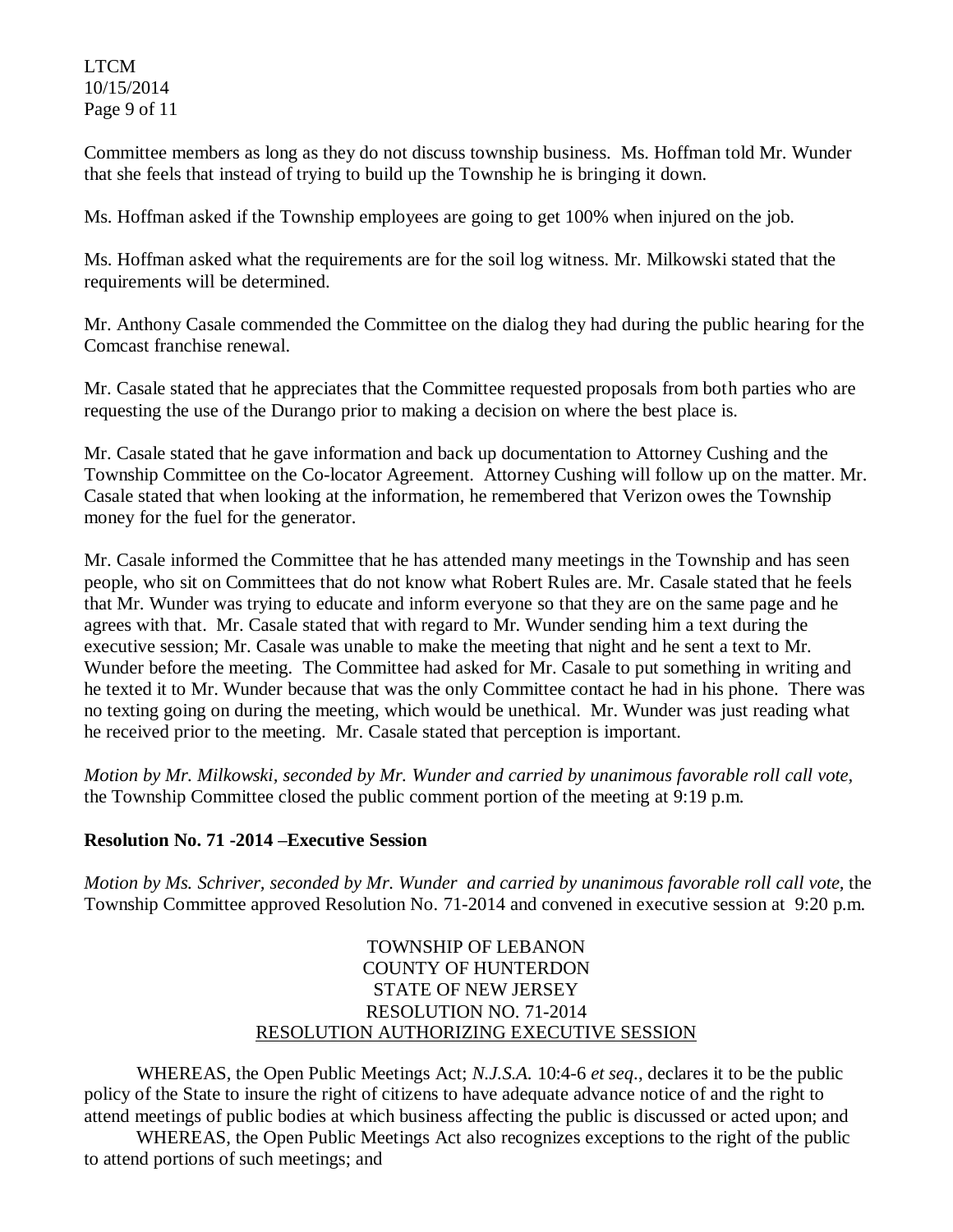LTCM 10/15/2014 Page 10 of 11

 WHEREAS, the Mayor and Committee find it necessary to conduct an executive session closed to the public as permitted by the *N.J.S.A*. 40:4-12; and

 WHEREAS, the Mayor and Committee will reconvene in public session at the conclusion of the executive session;

 NOW, THEREFORE, BE IT RESOLVED by the Mayor and Committee of the Township of Lebanon, County of Hunterdon, State of New Jersey that they will conduct an executive session to discuss the following topic(s) as permitted by *N.J.S.A*. 40:4-12:

A matter which Federal Law, State Statute or Rule of Court requires be kept confidential or excluded from discussion in public (Provision relied upon:

\_\_\_\_\_\_A matter where the release of information would impair a right to receive funds from the federal government;

A matter whose disclosure would constitute an unwarranted invasion of individual privacy; A collective bargaining agreement, or the terms and conditions thereof (Specify contract:

A matter involving the purpose, lease or acquisition of real property with public funds, the setting of bank rates or investment of public funds where it could adversely affect the public interest if discussion of such matters were disclosed; Real Estate Acquisitions

Tactics and techniques utilized in protecting the safety and property of the public provided that their disclosure could impair such protection;

\_\_\_\_\_\_Investigations of violations or possible violations of the law;

\_\_\_\_\_\_\_\_\_\_\_\_\_\_\_\_\_\_\_\_\_\_\_\_\_\_\_\_\_\_\_\_\_\_\_\_\_\_\_\_\_\_\_\_\_\_\_\_\_\_\_\_\_);

\_\_\_\_\_\_\_\_\_\_\_\_\_\_\_\_\_\_\_\_\_\_\_\_\_\_\_\_\_\_\_\_\_\_\_\_\_\_\_\_\_\_\_);

 Pending or anticipated litigation or contract negotiation in which the public body is or may become a party; (The general nature of the litigation or contract negotiations is**:**

 Professional Service Contracts\_\_\_\_\_\_. The public disclosure of such information at this time would have a potentially negative impact on the municipality's position in the litigation or negotiation; therefore this information will be withheld until such time as the matter is concluded or the potential for negative impact no longer exists.

 Matters falling within the attorney-client privilege, to the extent that confidentiality is required in order for the attorney to exercise his or her ethical duties as a lawyer; (The general nature of the matter is:

OR the public disclosure of such information at this time would have a potentially negative impact on the municipality's position with respect to the matter being discussed; therefore this information will be withheld until such time as the matter is concluded or the potential for negative impact no longer exists.*)*;

 X Matters involving the employment, appointment, termination of employment, terms and conditions of employment, evaluation of the performance, promotion or disciplining of any specific prospective or current public officer or employee of the public body, where all individual employees or appointees whose rights could be adversely affected have not requested in writing that the matter(s) be discussed at a public meeting; (The employee(s) and/or general nature of discussion is: X Union Contract the public disclosure of such information at this time would violate the employee(s) privacy rights; therefore this information will be withheld until such time as the matter is concluded or the threat to privacy rights no longer exists.;

Deliberation occurring after a public hearing that may result in the imposition of a specific civil penalty or loss of a license or permit;

BE IT FURTHER RESOLVED that the Mayor and Committee hereby declare that their discussion of the subject(s) identified above may be made public at a time when the Township Attorney advises them that the disclosure of the discussion will not detrimentally affect any right, interest or duty of the Township or any other entity with respect to said discussion.